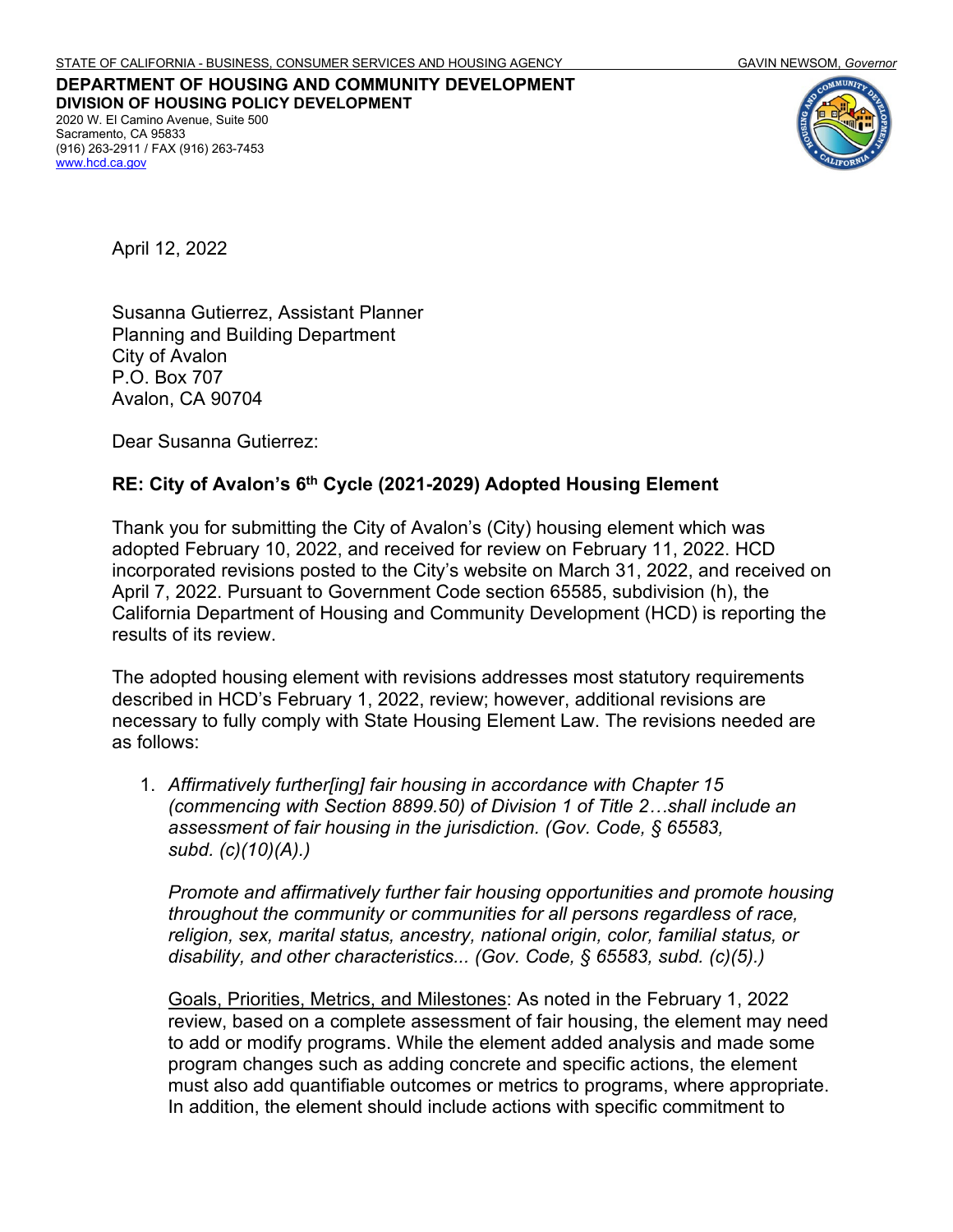explicitly affirmatively furthering fair housing (AFFH) by, for example, targeting geographic areas of higher need or lower-income or housing opportunities higher opportunity areas. The element should be revised as follows:

- Metrics should be revised for the following programs: 3 (Non-transient Rental Inspection Program), 5 (First-Time Homebuyers Assistance), 6 (Housing Trust Fund), 8 (Affordable Housing Development), 9 (Inclusionary Housing Program), 17 (Reasonable Accommodation Procedures), and 23 (Fair Housing).
- The following programs should be revised to include geographic targeting and AFFH should be more explicit: 1 (Housing Rehabilitation Program), 6 (Housing Trust Fund), and 8 (Affordable Housing Development).
- Program 26 Affirmatively Furthering Fair Housing Outreach and Coordination Program should be revised to include other forms of educating the community on City's regulations on short-term rentals and how to report violations given that the element indicates some residents don't have access to a phone or computer (i.e., including information in utility bills).

The element will meet the statutory requirements of State Housing Element Law once it has been revised and re-adopted to comply with the above requirements.

As a reminder, the City's  $6<sup>th</sup>$  cycle housing element was due October 15, 2021. As of today, the City has not completed the housing element process for the  $6<sup>th</sup>$  cycle. The City's 5<sup>th</sup> cycle housing element no longer satisfies statutory requirements. HCD encourages the City to revise the element as described in this letter, re-adopt, and submit to HCD to regain housing element compliance. For more information on housing element adoption requirements, please visit HCD's website at: [http://www.hcd.ca.gov/community-development/housing-element/housing-element](http://www.hcd.ca.gov/community-development/housing-element/housing-element-memos/docs/sb375_final100413.pdf)[memos/docs/sb375\\_final100413.pdf.](http://www.hcd.ca.gov/community-development/housing-element/housing-element-memos/docs/sb375_final100413.pdf)

Several federal, state, and regional funding programs consider housing element compliance as an eligibility or ranking criteria. For example, the CalTrans Senate Bill (SB) 1 Sustainable Communities grant; the Strategic Growth Council and HCD's Affordable Housing and Sustainable Communities programs; and HCD's Permanent Local Housing Allocation consider housing element compliance and/or annual reporting requirements pursuant to Government Code section 65400. With a compliant housing element, the City will meet housing element requirements for these and other funding sources.

For your information, some general plan element updates are triggered by housing element adoption. HCD reminds the City to consider timing provisions and welcomes the opportunity to provide assistance. For information, please see the Technical Advisories issued by the Governor's Office of Planning and Research at: